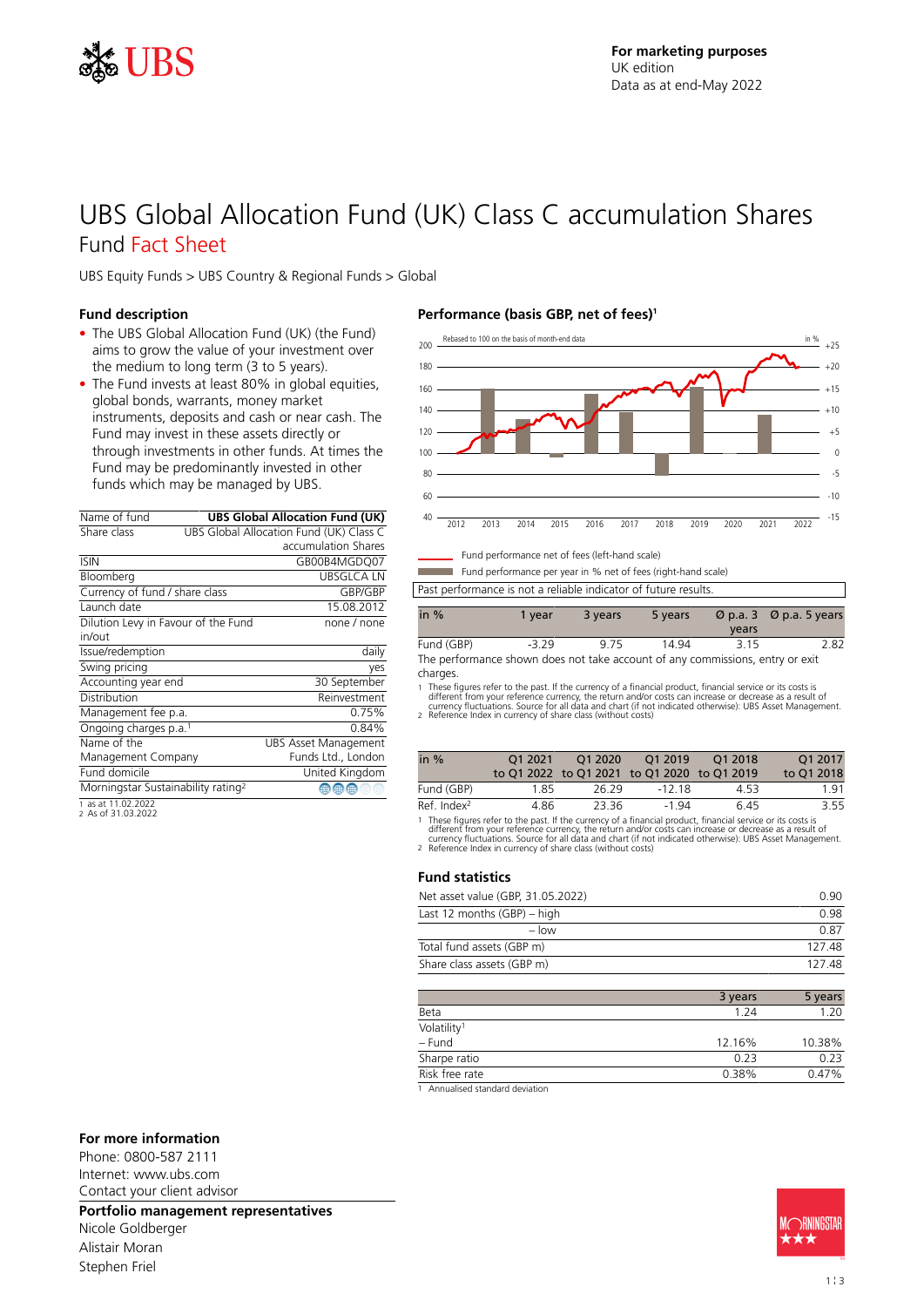# UBS Global Allocation Fund (UK) Class C accumulation Shares

| Grouping               | % of Fund |
|------------------------|-----------|
| <b>EQUITIES</b>        | 59.00%    |
| UK                     | 21.09%    |
| Europe (ex-UK)         | 12.52%    |
| North American         | 13.43%    |
| Japanese               | 2.36%     |
| Emerging Market        | 5.07%     |
| Apac (ex-Japan)        | 4.53%     |
| <b>FIXED INCOME</b>    | 45.75%    |
| International          | 19.25%    |
| Global Corporates      | 10.00%    |
| <b>Emerging Market</b> | 5.00%     |
| High Yield             | 11.50%    |
| UK Cash (GBP)          | $-4.75%$  |
| Total                  | 100.00%   |

#### **Benefits**

The fund's investment weightings can be flexibly adjusted in line with the latest market expectations.

The broad weighting ranges give the portfolio managers considerable scope to exploit attractive opportunities. An efficient portfolio with an optimised risk-return profile can be put together thanks to its global diversification and high flexibility.

#### **Risks**

Equity risk: Equities (also known as shares) can lose value rapidly and typically involve higher risks than bonds. Interest rate risk: the value of fixed rate bonds is sensitive to changes in interest rates. Counterparty risk: counterparties on trades may default or not comply with contractual obligations resulting in loss. Exchange rate risk: the value of investments may be impacted by changes in the exchange rates of currencies. Bond risk: Bonds (also known as fixed income securities) are impacted by Credit risk and are sensitive to changes in interest rates and expectations of future inflation. Bonds that produce a higher level of income usually have a greater risk of default. Credit risk: A bond or security could lose value if the issuer's financial health weakens. This risk is greater for bonds below investment grade (also known as high yield). Derivatives risk: derivatives can be highly sensitive to changes in the value of the asset on which they are based which can increase the size of losses and gains. Liquidity risk: securities may become more difficult to sell or sell at a desired price during difficult market conditions.Emerging market risk: investments in emerging markets can be at greater risk of loss than in developed markets. Leverage risk: leverage arising from entering into derivatives contracts has the effect of magnifying profits and losses.

#### **Important information**

Past performance is not a guide to future performance. The value of investments and the income from them may go down as well as up and are not guaranteed. Investors may not get back the amount originally invested. Changes in rates of exchange may cause the value of this investment to fluctuate. The Sustainability Exclusion Policy of the Investment Manager outlines the exclusions applicable to the investment universe of the Funds: https://www.ubs.com/global/en/asset-management/investmentcapabilities/sustainability.html. In addition, the controversial weapons exclusion applies to all UK domiciled funds. The information contained in this document should not be considered a recommendation to purchase or sell any particular security and the opinions expressed are those of UBS Asset Management and are subject to change without notice. This document is a marketing communication. Any market or investment views expressed are not intended to be investment research. The document has not been prepared in line with the Financial Conduct Authority requirements designed to promote the independence of investment research and is not subject to any prohibition on dealing ahead of the dissemination of investment research. Please note that additional fees (e.g. entry or exit fees) may be charged. Please refer to your financial adviser for more details. Investors should read the Key Investor Information Document (KIID), Prospectus and any applicable local offering document prior to investing. For a definition of financial terms refer to the glossary available at www.ubs.com/ glossary.